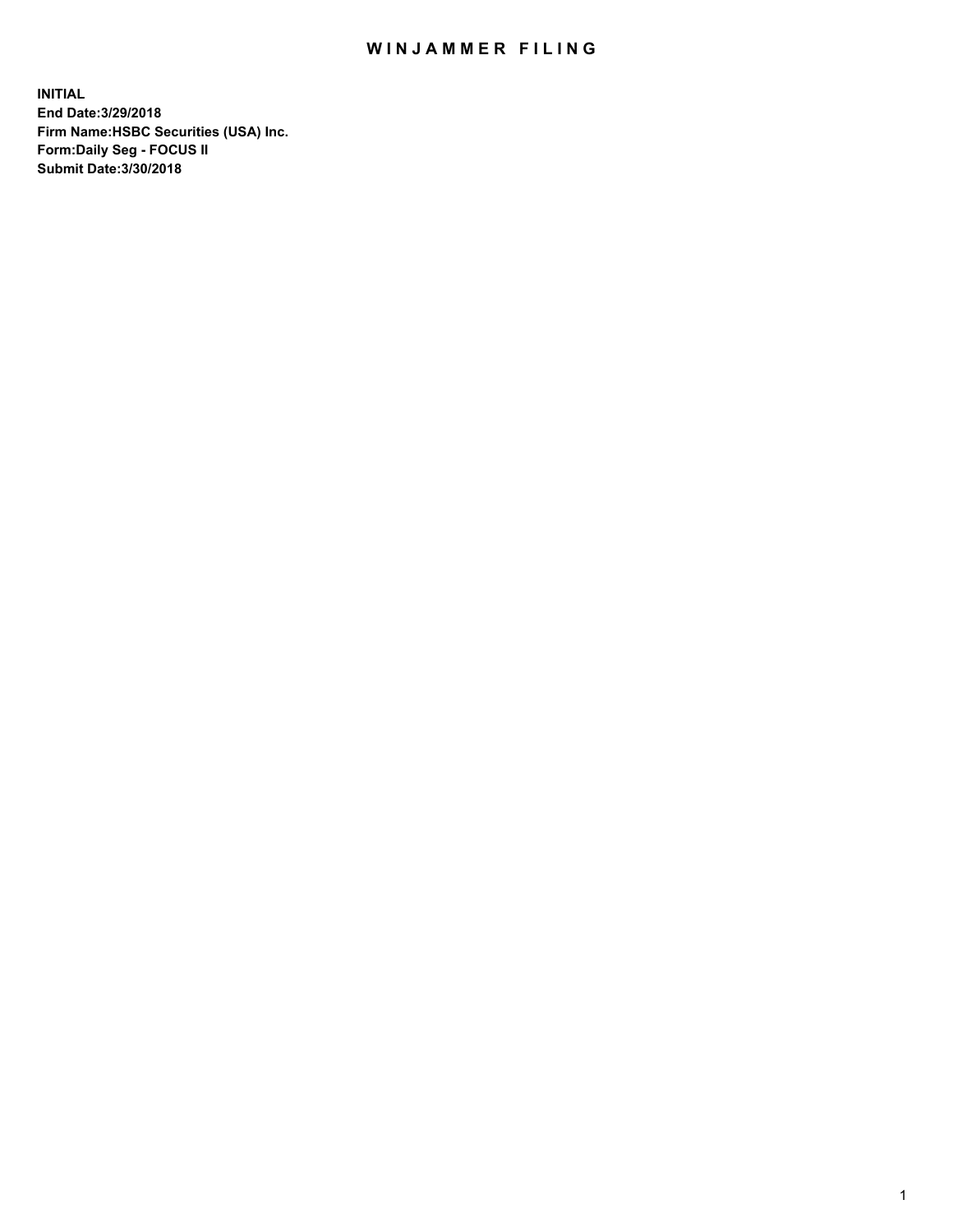## **INITIAL End Date:3/29/2018 Firm Name:HSBC Securities (USA) Inc. Form:Daily Seg - FOCUS II Submit Date:3/30/2018 Daily Segregation - Cover Page**

| Name of Company<br><b>Contact Name</b><br><b>Contact Phone Number</b><br><b>Contact Email Address</b>                                                                                                                                                                                                                         | <b>HSBC Securities (USA) Inc.</b><br><b>Michael Vacca</b><br>212-525-7951<br>michael.vacca@us.hsbc.com |
|-------------------------------------------------------------------------------------------------------------------------------------------------------------------------------------------------------------------------------------------------------------------------------------------------------------------------------|--------------------------------------------------------------------------------------------------------|
| FCM's Customer Segregated Funds Residual Interest Target (choose one):<br>a. Minimum dollar amount: ; or<br>b. Minimum percentage of customer segregated funds required:% ; or<br>c. Dollar amount range between: and; or<br>d. Percentage range of customer segregated funds required between: % and %.                      | 147,000,000<br><u>0</u><br><u>00</u><br>0 <sub>0</sub>                                                 |
| FCM's Customer Secured Amount Funds Residual Interest Target (choose one):<br>a. Minimum dollar amount: ; or<br>b. Minimum percentage of customer secured funds required:%; or<br>c. Dollar amount range between: and; or<br>d. Percentage range of customer secured funds required between: % and %.                         | 25,000,000<br><u>0</u><br><u>00</u><br>00                                                              |
| FCM's Cleared Swaps Customer Collateral Residual Interest Target (choose one):<br>a. Minimum dollar amount: ; or<br>b. Minimum percentage of cleared swaps customer collateral required:%; or<br>c. Dollar amount range between: and; or<br>d. Percentage range of cleared swaps customer collateral required between:% and%. | 95,000,000<br><u>0</u><br>0 <sub>0</sub><br>0 <sub>0</sub>                                             |

Attach supporting documents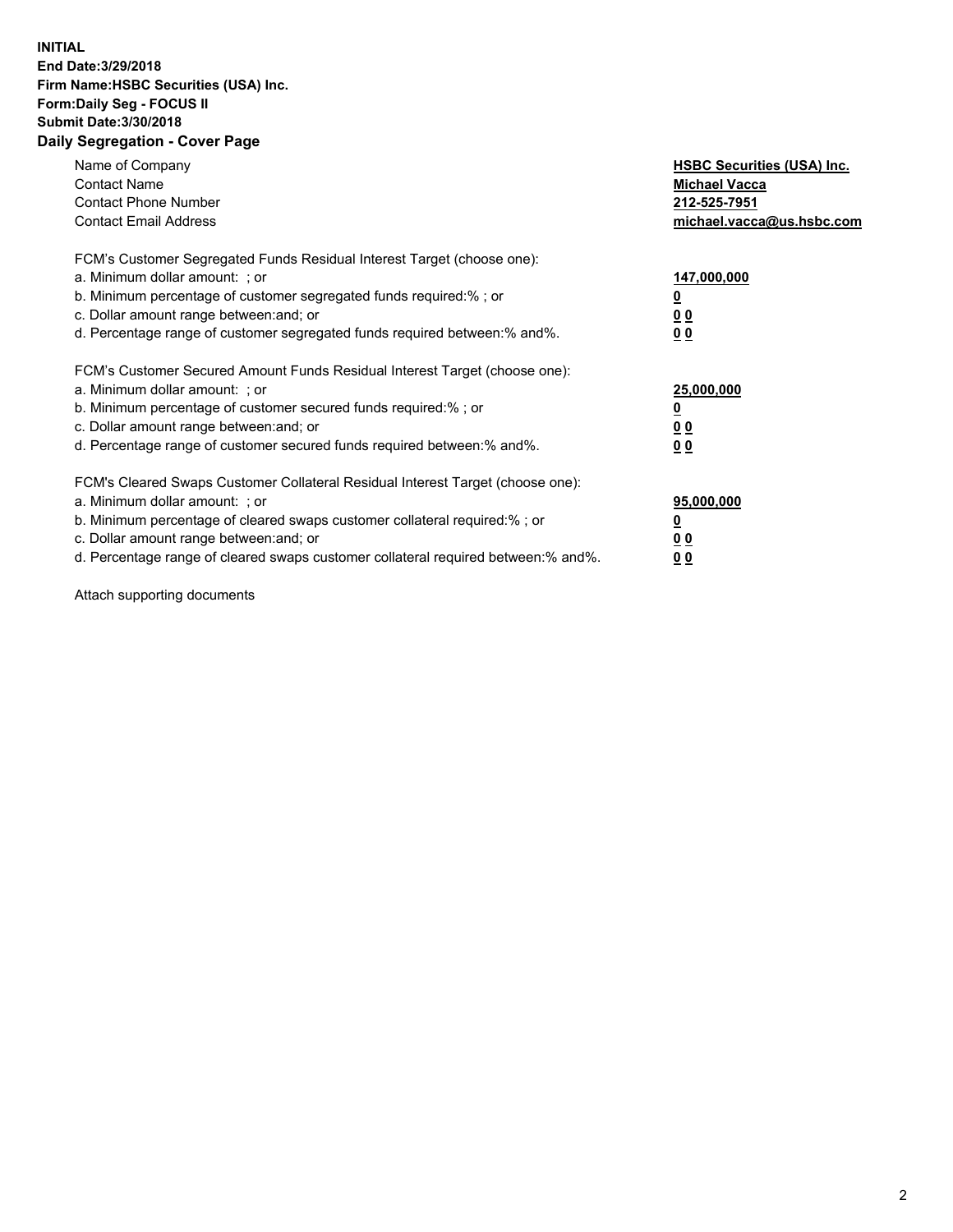**INITIAL End Date:3/29/2018 Firm Name:HSBC Securities (USA) Inc. Form:Daily Seg - FOCUS II Submit Date:3/30/2018 Daily Segregation - Secured Amounts** Foreign Futures and Foreign Options Secured Amounts Amount required to be set aside pursuant to law, rule or regulation of a foreign government or a rule of a self-regulatory organization authorized thereunder **0** [7305] 1. Net ledger balance - Foreign Futures and Foreign Option Trading - All Customers A. Cash **60,804,162** [7315] B. Securities (at market) **78,844,232** [7317] 2. Net unrealized profit (loss) in open futures contracts traded on a foreign board of trade **11,406,491** [7325] 3. Exchange traded options a. Market value of open option contracts purchased on a foreign board of trade **0** [7335] b. Market value of open contracts granted (sold) on a foreign board of trade **0** [7337] 4. Net equity (deficit) (add lines 1. 2. and 3.) **151,054,885** [7345] 5. Account liquidating to a deficit and account with a debit balances - gross amount **10,692,199** [7351] Less: amount offset by customer owned securities **-10,691,841** [7352] **358** [7354] 6. Amount required to be set aside as the secured amount - Net Liquidating Equity Method (add lines 4 and 5) **151,055,243** [7355] 7. Greater of amount required to be set aside pursuant to foreign jurisdiction (above) or line 6. **151,055,243** [7360] FUNDS DEPOSITED IN SEPARATE REGULATION 30.7 ACCOUNTS 1. Cash in banks A. Banks located in the United States **83,834,264** [7500] B. Other banks qualified under Regulation 30.7 **0** [7520] **83,834,264** [7530] 2. Securities A. In safekeeping with banks located in the United States **31,933,813** [7540] B. In safekeeping with other banks qualified under Regulation 30.7 **0** [7560] **31,933,813** [7570] 3. Equities with registered futures commission merchants A. Cash **0** [7580] B. Securities **0** [7590] C. Unrealized gain (loss) on open futures contracts **0** [7600] D. Value of long option contracts **0** [7610] E. Value of short option contracts **0** [7615] **0** [7620] 4. Amounts held by clearing organizations of foreign boards of trade A. Cash **0** [7640] B. Securities **0** [7650] C. Amount due to (from) clearing organization - daily variation **0** [7660] D. Value of long option contracts **0** [7670] E. Value of short option contracts **0** [7675] **0** [7680] 5. Amounts held by members of foreign boards of trade A. Cash **20,002,562** [7700] B. Securities **46,910,419** [7710] C. Unrealized gain (loss) on open futures contracts **11,406,491** [7720] D. Value of long option contracts **0** [7730] E. Value of short option contracts **0** [7735] **78,319,472** [7740] 6. Amounts with other depositories designated by a foreign board of trade **0** [7760] 7. Segregated funds on hand **0** [7765] 8. Total funds in separate section 30.7 accounts **194,087,549** [7770] **43,032,306** [7380]

9. Excess (deficiency) Set Aside for Secured Amount (subtract line 7 Secured Statement Page 1 from Line 8)

10. Management Target Amount for Excess funds in separate section 30.7 accounts **25,000,000** [7780]

11. Excess (deficiency) funds in separate 30.7 accounts over (under) Management Target **18,032,306** [7785]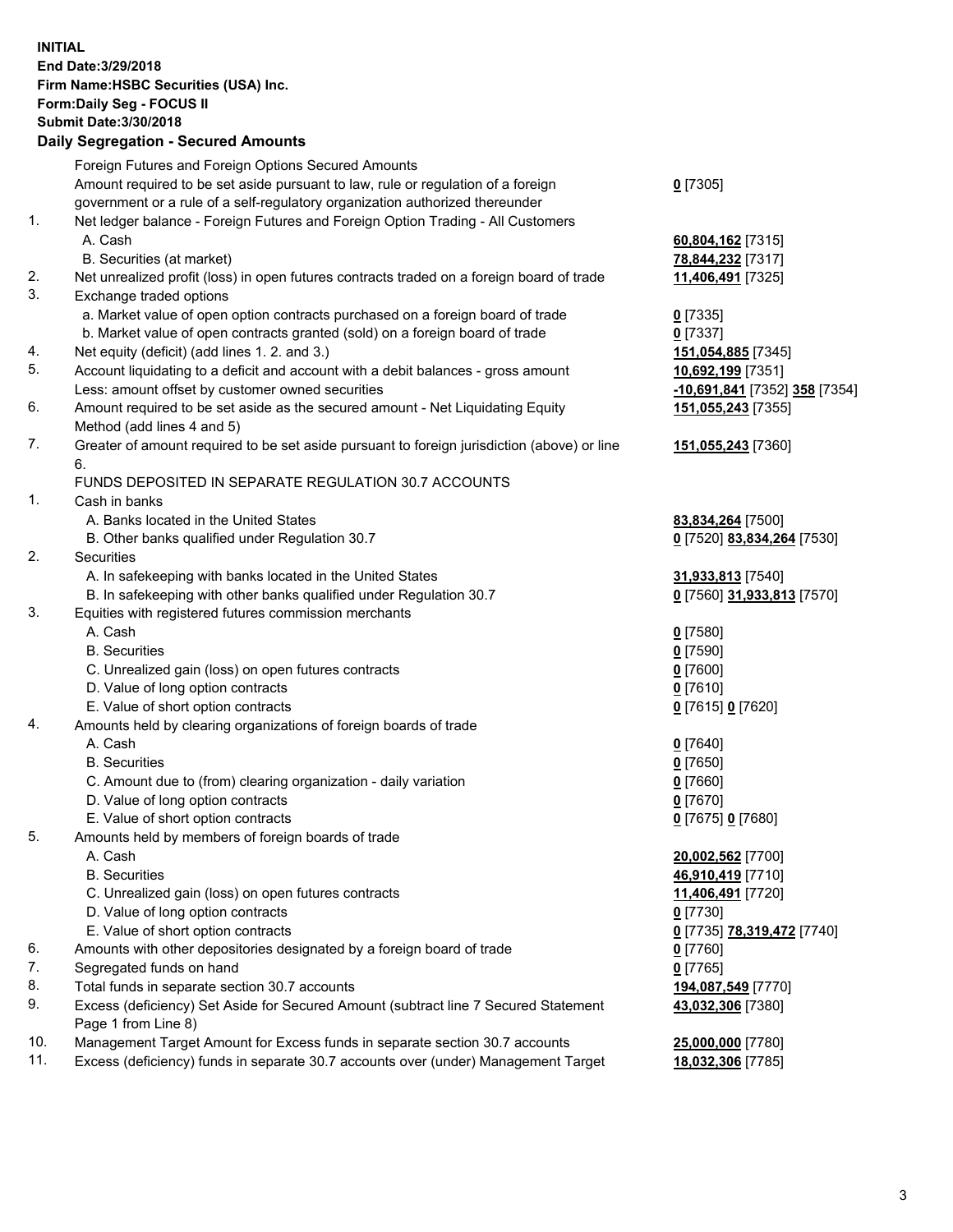**INITIAL End Date:3/29/2018 Firm Name:HSBC Securities (USA) Inc. Form:Daily Seg - FOCUS II Submit Date:3/30/2018 Daily Segregation - Segregation Statement** SEGREGATION REQUIREMENTS(Section 4d(2) of the CEAct) 1. Net ledger balance A. Cash **859,627,833** [7010] B. Securities (at market) **1,227,829,259** [7020] 2. Net unrealized profit (loss) in open futures contracts traded on a contract market **-406,020,937** [7030] 3. Exchange traded options A. Add market value of open option contracts purchased on a contract market **207,761,189** [7032] B. Deduct market value of open option contracts granted (sold) on a contract market **-28,808,980** [7033] 4. Net equity (deficit) (add lines 1, 2 and 3) **1,860,388,364** [7040] 5. Accounts liquidating to a deficit and accounts with debit balances - gross amount **14,439,805** [7045] Less: amount offset by customer securities **-14,439,731** [7047] **74** [7050] 6. Amount required to be segregated (add lines 4 and 5) **1,860,388,438** [7060] FUNDS IN SEGREGATED ACCOUNTS 7. Deposited in segregated funds bank accounts A. Cash **29,210,274** [7070] B. Securities representing investments of customers' funds (at market) **0** [7080] C. Securities held for particular customers or option customers in lieu of cash (at market) **229,403,565** [7090] 8. Margins on deposit with derivatives clearing organizations of contract markets A. Cash **522,023,788** [7100] B. Securities representing investments of customers' funds (at market) **0** [7110] C. Securities held for particular customers or option customers in lieu of cash (at market) **950,309,519** [7120] 9. Net settlement from (to) derivatives clearing organizations of contract markets **52,179,853** [7130] 10. Exchange traded options A. Value of open long option contracts **207,761,189** [7132] B. Value of open short option contracts **-28,808,980** [7133] 11. Net equities with other FCMs A. Net liquidating equity **8,575,215** [7140] B. Securities representing investments of customers' funds (at market) **0** [7160] C. Securities held for particular customers or option customers in lieu of cash (at market) **0** [7170] 12. Segregated funds on hand **48,116,175** [7150] 13. Total amount in segregation (add lines 7 through 12) **2,018,770,598** [7180] 14. Excess (deficiency) funds in segregation (subtract line 6 from line 13) **158,382,160** [7190] 15. Management Target Amount for Excess funds in segregation **147,000,000** [7194]

16. Excess (deficiency) funds in segregation over (under) Management Target Amount Excess

**11,382,160** [7198]